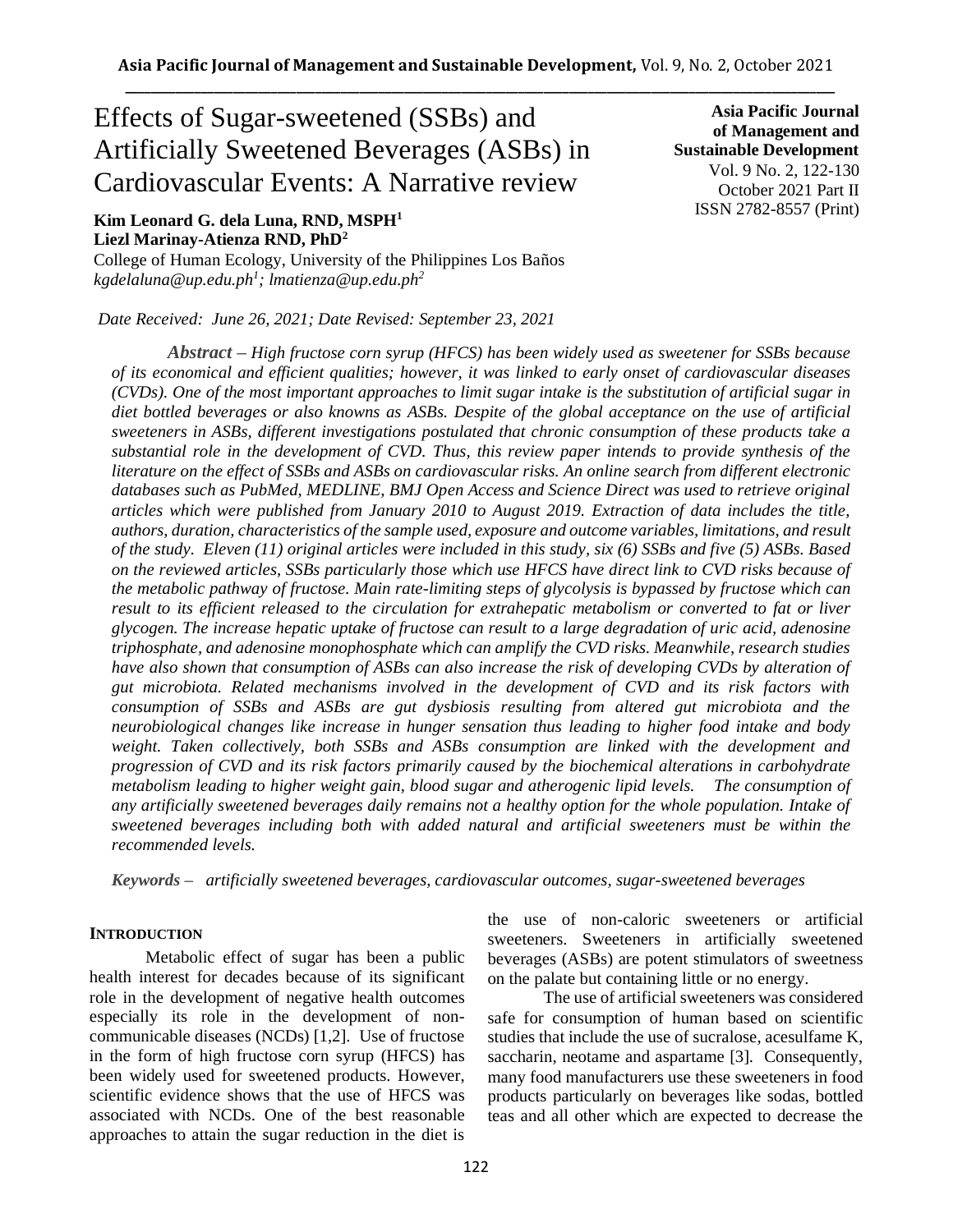negative consequences of consuming sugar-sweetenedbeverages (SSBs) [4].

However, several studies suggested that intake of ASBs was linked with central adiposity, increased blood sugar levels which are risk factors for obesity and diabetes mellitus (DM). Consequently, obesity and DM are predominantly risk factors of cardiovascular disease (CVD). Obesity is highly correlated with insulin resistance and a state of pro-inflammation which marked a long-term increase in adrenergic activity, high blood sugar and dyslipidemia. The persistent metabolic stress due to pro-inflammatory effects result in continuous metabolic stress on the cardiovascular beds and subsequent chronic deterioration of myocardial structure which often leads to heart failure [5].

Regardless of the foregoing facts towards the consequences of high sugar intake particularly SSBs and ASBs, global consumption was continuously soaring across all age groups [6]. A growing trend in the consumption of SSBs has been also seen even among individual consuming Mediterranean diet, however it is still lower compared to global consumption [7].

#### **OBJECTIVES OF THE STUDY**

The increasing prevalence of noncommunicable diseases particularly heart diseases call for methodological review of existing factor that might exacerbate CVD outcomes like consumption of SSBs. Furthermore, the introduction of different alternatives such as ASBs to reduce the negative outcomes of SSBs provides a paradox in many literatures. Thus, this review paper intends to provide synthesis of the literature on the effects of SSBs and ASBs on cardiovascular risks as well as provide biochemical explanations behind their effects.

#### **MATERIALS AND METHODS**

#### *Research Design*

This study utilized a narrative review through identification of eligible studies using different electronic databases such as PubMed, MEDLINE, BMJ Open Access and Science Direct for articles published from January 2010 to August 2019.This literature review used the following terminologies: *artificially sweetened beverages, sugar-sweetened beverages, cardiovascular diseases, consumption of artificially sweetened beverages, effect of artificially sweetened*  *and sugar-sweetened beverages to cardiovascular health, and short- and chronic effects of artificiallyand sugar-sweetened beverages to cardiovascular health.* Additional materials were recognized by manual identification of reference lists of reviewed articles.

#### *Study selection*

For the inclusion criteria, publications must be: (i) published in a reputable and peer-reviewed journals written in English language; (ii) studies using animal and human model were both considered; (iii) prospective and experimental studies were considered to be the major article for this review; (iv) the main objective of the paper is to examine the effects of artificially- and sugar-sweetened beverages towards the progression of CVD; and (v) the study used a valid research and statistical design to answer the research objectives. Based on the inclusion criteria, eleven (11) original articles were included in this study (SSBs=6) and (ASBs=5) after the selection of article for review.

#### *Data extraction*

The articles were recognized based on their abstracts and titles. Journals were retrieved and were included if the inclusion criteria are met. Extraction of data includes the title, authors, duration, characteristics of the sample used, exposure and outcome variables, limitations, and result of the study.

#### **RESULTS AND DISCUSSION**

Table 1 presents the articles used in this study to present the data on observational and experimental studies on the effect of SSBs on cardiovascular outcomes while Table 2 presents the studies focusing on the effect of ASBs on cardiovascular outcomes.

Observational studies suggest that consumption of SSBs primarily sweetened by fructose amplify the cardiovascular risk through alteration of the lipid levels including increased low-density lipoprotein cholesterol (LDL-chol), triglycerides (TG), and decreased high-density lipoprotein cholesterol (HDLchol) levels [12,13]. Moreover, overweight women had a 140% increase in TG after consuming fructosesweetened beverages for 10 weeks. This was supported by an animal experiment which concluded that plasma apoB concentrations and LDL-chol were also increased in the experimental animals that consumed fructose-SSBs but not for glucose-sweetened beverages [13].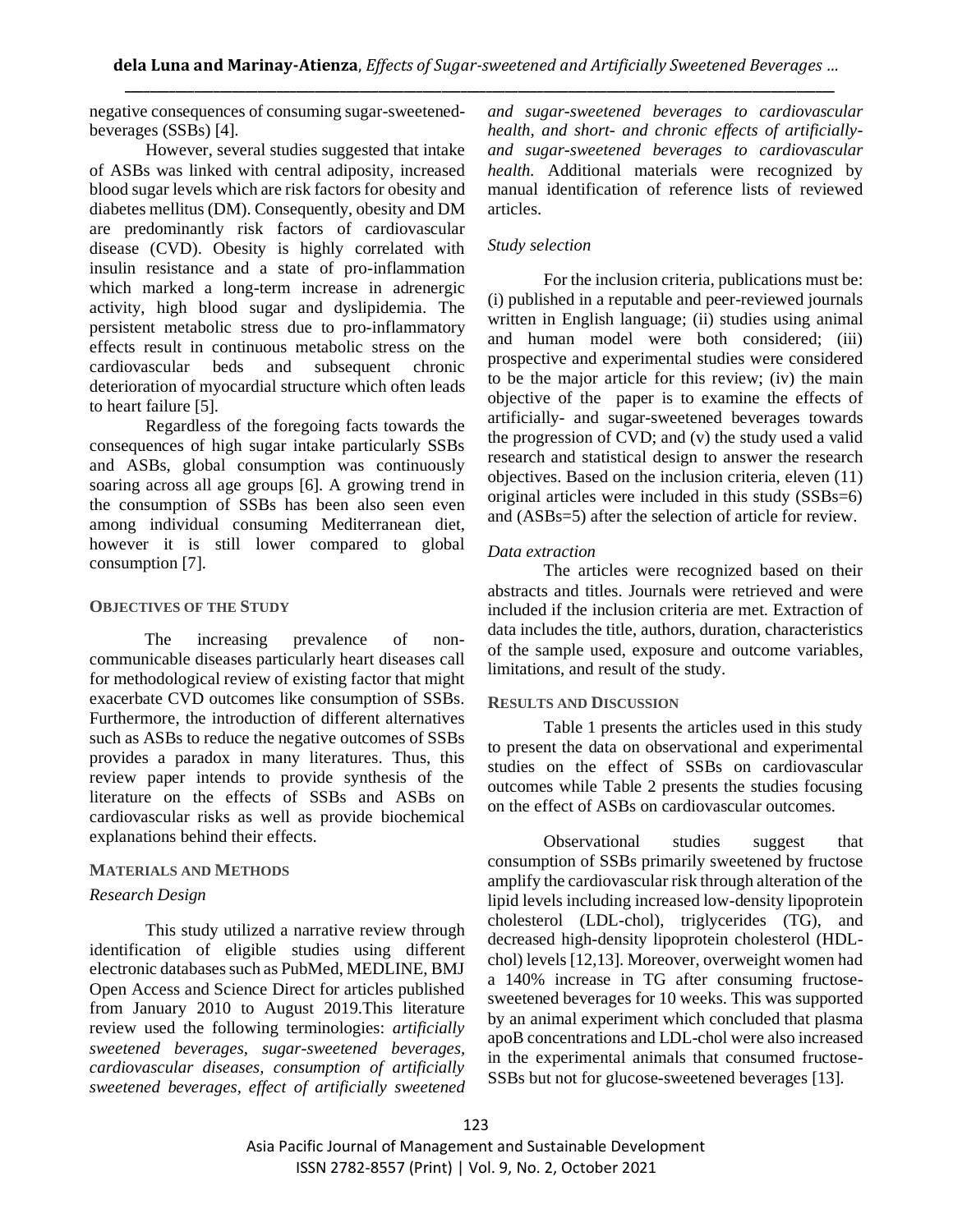| [Participants]<br><b>Study/Limitations</b><br>After adjusting the confounding effect of dietary factors, the<br>Fung TT et al., 2019<br>❖<br>❖ Cohort study design<br>risk of developing CHD increases according to the cumulative<br>❖ Recall bias<br>[8]<br>average frequency of SSB consumption. The risk increases of<br>❖ Confounding variables<br>developing CHD as consumption of SSBs increases.<br>which are not controlled<br>88,520<br>from<br>n<br>Nurses' Health Study<br>Consumption of $>2$ servings of SSBs per day among women<br>❖<br>in<br>the<br>statistical<br>aged 34-59 years old<br>increases the risk of developing CHD by 1.39 compared to<br>treatment.<br>those consumed less than one or never in a month.<br>Welsh JA, Sharma A,<br>The odds of having low HDL-chol level were most likely 50%<br>❖<br>❖ Cross-sectional study<br>to >300% higher among frequent SSBs drinker compared to<br>Abramson JL et al.,<br>❖ Recall Bias<br>the reference group $(>5\%$ and $>10\%$ added sugars).<br>❖ Misclassification bias<br>2010 [9]<br>Adjusted mean HDL-chol levels were lower among<br>$n=6113$ adults from the<br>$\div$ Single dietary<br>❖<br>recall<br>National Health and<br>participants that consumed higher level of added sugar to<br>resulting<br>to<br>misclassification<br>Nutrition Examination<br>SSBs. The mean HDL-chol level tends to decrease and follow<br>a linear trend as the level of added sugar increases from 58.7<br>attributable<br>(NHANES)<br>Survey<br>of<br>1999-2006.<br>mg/dl (5% energy from added sugar) and 47.7 mg/dl (17.5%<br>unmeasured variability<br>to 25% energy from the added sugar.<br>After 10 weeks, the one-day triacylglycerol and energy<br>٠<br>❖ Experimental<br>Stanhope<br>KL<br>and<br>animal<br>Havel PJ, 2008 [10]<br>expenditure during the postprandial period tend to decrease<br>model<br>among fructose-fed monkeys, whereas energy expenditure in<br>$n=16$ adult male rhesus<br>glucose-fed monkeys remained unchanged.<br>monkeys<br>$(n=6$ control;<br>Effect of change in the body weight among monkeys that<br>$n=6$<br>❖<br>consumed glucose and fructose have been more likely related<br>experimental)<br>to the energy expenditure than in the energy intake.<br>The odds of having higher energy intake of energy including<br>Khosravi-Boroujeni et<br>❖ Cross-sectional design<br>❖<br>all the food groups were associated with higher level of SSBs<br>❖ Misclassification bias<br>al., 2012 [11]<br>$n=1,752$<br>consumption.<br>❖ Unadjusted<br>risk<br>$(782$ men/970 women)<br>estimates<br>Maersk M, Belza A,<br>❖<br>Relatively higher result was observed between the baseline<br>❖ Experimental design<br>❖ Small<br>S.Jørgensen<br>and end line results in the regular cola group compared to their<br>number<br>of<br>Н,<br>counterparts. Higher level was found in total cholesterol, blood<br>Ringgaard S, 2012 [12]<br>participants<br>which<br>triglycerides, visceral fat, skeletal muscle fat, and hepatic fat.<br>limited the power of our<br>Mean changes were also significantly different in systolic and<br>Overweight subjects (n<br>statistical analyses.<br>❖<br>$=$ 47) were randomly<br>❖ Non-blinding<br>diastolic blood pressure between other beverage groups,<br>of<br>assigned to 4 different<br>higher mean was observed in the cola group.<br>participants<br>test drinks (1 L/d for 6<br>End line TG level was higher compared to the baseline among<br>❖<br>the cola group.<br>mo)<br>Serum uric acid levels increased by 0.18 mg/dL among<br>❖<br>adolescents in the highest consumption of SSBs compared<br>with lower intake when smoking, alcohol, intake of milk, diet<br>beverage, and dietary fiber were controlled.<br>After 1-month intervention of providing glucose-sweetened<br>Jin R, Welsh JA, Le<br>❖<br>❖ Diet is not controlled in<br>beverage to reduce fructose intake from HFCS, considerable<br>the study subjects over<br>NA et al., 2014 [13]<br>improvement in plasma free fatty acids was observed when<br>the intervention period.<br>* Replacement of dietary<br>compared to baseline.<br>After 1-month intervention, change in the Very Low-Density<br>intake has been induced.<br>❖<br>Lipoprotein (VLDL) from baseline was significant between<br>the reduced intakes of HFCS.<br>Higher intake of SSBs were observed to increase the serum<br>❖ Misclassification bias<br>Nguyen S, Choi HK,<br>❖ | [Author/s]        | <b>Results</b>                                               | Type of       |
|------------------------------------------------------------------------------------------------------------------------------------------------------------------------------------------------------------------------------------------------------------------------------------------------------------------------------------------------------------------------------------------------------------------------------------------------------------------------------------------------------------------------------------------------------------------------------------------------------------------------------------------------------------------------------------------------------------------------------------------------------------------------------------------------------------------------------------------------------------------------------------------------------------------------------------------------------------------------------------------------------------------------------------------------------------------------------------------------------------------------------------------------------------------------------------------------------------------------------------------------------------------------------------------------------------------------------------------------------------------------------------------------------------------------------------------------------------------------------------------------------------------------------------------------------------------------------------------------------------------------------------------------------------------------------------------------------------------------------------------------------------------------------------------------------------------------------------------------------------------------------------------------------------------------------------------------------------------------------------------------------------------------------------------------------------------------------------------------------------------------------------------------------------------------------------------------------------------------------------------------------------------------------------------------------------------------------------------------------------------------------------------------------------------------------------------------------------------------------------------------------------------------------------------------------------------------------------------------------------------------------------------------------------------------------------------------------------------------------------------------------------------------------------------------------------------------------------------------------------------------------------------------------------------------------------------------------------------------------------------------------------------------------------------------------------------------------------------------------------------------------------------------------------------------------------------------------------------------------------------------------------------------------------------------------------------------------------------------------------------------------------------------------------------------------------------------------------------------------------------------------------------------------------------------------------------------------------------------------------------------------------------------------------------------------------------------------------------------------------------------------------------------------------------------------------------------------------------------------------------------------------------------------------------------------------------------------------------------------------------------------------------------------------------------------------------------------------------------------------------------------------------------------------------------------------------------------------------------------------------------------------------------------------------------------------------------------------------------------------------------------------------------------------------------------------------------------------------------------------|-------------------|--------------------------------------------------------------|---------------|
|                                                                                                                                                                                                                                                                                                                                                                                                                                                                                                                                                                                                                                                                                                                                                                                                                                                                                                                                                                                                                                                                                                                                                                                                                                                                                                                                                                                                                                                                                                                                                                                                                                                                                                                                                                                                                                                                                                                                                                                                                                                                                                                                                                                                                                                                                                                                                                                                                                                                                                                                                                                                                                                                                                                                                                                                                                                                                                                                                                                                                                                                                                                                                                                                                                                                                                                                                                                                                                                                                                                                                                                                                                                                                                                                                                                                                                                                                                                                                                                                                                                                                                                                                                                                                                                                                                                                                                                                                                                                                    |                   |                                                              |               |
|                                                                                                                                                                                                                                                                                                                                                                                                                                                                                                                                                                                                                                                                                                                                                                                                                                                                                                                                                                                                                                                                                                                                                                                                                                                                                                                                                                                                                                                                                                                                                                                                                                                                                                                                                                                                                                                                                                                                                                                                                                                                                                                                                                                                                                                                                                                                                                                                                                                                                                                                                                                                                                                                                                                                                                                                                                                                                                                                                                                                                                                                                                                                                                                                                                                                                                                                                                                                                                                                                                                                                                                                                                                                                                                                                                                                                                                                                                                                                                                                                                                                                                                                                                                                                                                                                                                                                                                                                                                                                    |                   |                                                              |               |
|                                                                                                                                                                                                                                                                                                                                                                                                                                                                                                                                                                                                                                                                                                                                                                                                                                                                                                                                                                                                                                                                                                                                                                                                                                                                                                                                                                                                                                                                                                                                                                                                                                                                                                                                                                                                                                                                                                                                                                                                                                                                                                                                                                                                                                                                                                                                                                                                                                                                                                                                                                                                                                                                                                                                                                                                                                                                                                                                                                                                                                                                                                                                                                                                                                                                                                                                                                                                                                                                                                                                                                                                                                                                                                                                                                                                                                                                                                                                                                                                                                                                                                                                                                                                                                                                                                                                                                                                                                                                                    |                   |                                                              |               |
|                                                                                                                                                                                                                                                                                                                                                                                                                                                                                                                                                                                                                                                                                                                                                                                                                                                                                                                                                                                                                                                                                                                                                                                                                                                                                                                                                                                                                                                                                                                                                                                                                                                                                                                                                                                                                                                                                                                                                                                                                                                                                                                                                                                                                                                                                                                                                                                                                                                                                                                                                                                                                                                                                                                                                                                                                                                                                                                                                                                                                                                                                                                                                                                                                                                                                                                                                                                                                                                                                                                                                                                                                                                                                                                                                                                                                                                                                                                                                                                                                                                                                                                                                                                                                                                                                                                                                                                                                                                                                    |                   |                                                              |               |
|                                                                                                                                                                                                                                                                                                                                                                                                                                                                                                                                                                                                                                                                                                                                                                                                                                                                                                                                                                                                                                                                                                                                                                                                                                                                                                                                                                                                                                                                                                                                                                                                                                                                                                                                                                                                                                                                                                                                                                                                                                                                                                                                                                                                                                                                                                                                                                                                                                                                                                                                                                                                                                                                                                                                                                                                                                                                                                                                                                                                                                                                                                                                                                                                                                                                                                                                                                                                                                                                                                                                                                                                                                                                                                                                                                                                                                                                                                                                                                                                                                                                                                                                                                                                                                                                                                                                                                                                                                                                                    |                   |                                                              |               |
|                                                                                                                                                                                                                                                                                                                                                                                                                                                                                                                                                                                                                                                                                                                                                                                                                                                                                                                                                                                                                                                                                                                                                                                                                                                                                                                                                                                                                                                                                                                                                                                                                                                                                                                                                                                                                                                                                                                                                                                                                                                                                                                                                                                                                                                                                                                                                                                                                                                                                                                                                                                                                                                                                                                                                                                                                                                                                                                                                                                                                                                                                                                                                                                                                                                                                                                                                                                                                                                                                                                                                                                                                                                                                                                                                                                                                                                                                                                                                                                                                                                                                                                                                                                                                                                                                                                                                                                                                                                                                    |                   |                                                              |               |
|                                                                                                                                                                                                                                                                                                                                                                                                                                                                                                                                                                                                                                                                                                                                                                                                                                                                                                                                                                                                                                                                                                                                                                                                                                                                                                                                                                                                                                                                                                                                                                                                                                                                                                                                                                                                                                                                                                                                                                                                                                                                                                                                                                                                                                                                                                                                                                                                                                                                                                                                                                                                                                                                                                                                                                                                                                                                                                                                                                                                                                                                                                                                                                                                                                                                                                                                                                                                                                                                                                                                                                                                                                                                                                                                                                                                                                                                                                                                                                                                                                                                                                                                                                                                                                                                                                                                                                                                                                                                                    |                   |                                                              |               |
|                                                                                                                                                                                                                                                                                                                                                                                                                                                                                                                                                                                                                                                                                                                                                                                                                                                                                                                                                                                                                                                                                                                                                                                                                                                                                                                                                                                                                                                                                                                                                                                                                                                                                                                                                                                                                                                                                                                                                                                                                                                                                                                                                                                                                                                                                                                                                                                                                                                                                                                                                                                                                                                                                                                                                                                                                                                                                                                                                                                                                                                                                                                                                                                                                                                                                                                                                                                                                                                                                                                                                                                                                                                                                                                                                                                                                                                                                                                                                                                                                                                                                                                                                                                                                                                                                                                                                                                                                                                                                    |                   |                                                              |               |
|                                                                                                                                                                                                                                                                                                                                                                                                                                                                                                                                                                                                                                                                                                                                                                                                                                                                                                                                                                                                                                                                                                                                                                                                                                                                                                                                                                                                                                                                                                                                                                                                                                                                                                                                                                                                                                                                                                                                                                                                                                                                                                                                                                                                                                                                                                                                                                                                                                                                                                                                                                                                                                                                                                                                                                                                                                                                                                                                                                                                                                                                                                                                                                                                                                                                                                                                                                                                                                                                                                                                                                                                                                                                                                                                                                                                                                                                                                                                                                                                                                                                                                                                                                                                                                                                                                                                                                                                                                                                                    |                   |                                                              |               |
|                                                                                                                                                                                                                                                                                                                                                                                                                                                                                                                                                                                                                                                                                                                                                                                                                                                                                                                                                                                                                                                                                                                                                                                                                                                                                                                                                                                                                                                                                                                                                                                                                                                                                                                                                                                                                                                                                                                                                                                                                                                                                                                                                                                                                                                                                                                                                                                                                                                                                                                                                                                                                                                                                                                                                                                                                                                                                                                                                                                                                                                                                                                                                                                                                                                                                                                                                                                                                                                                                                                                                                                                                                                                                                                                                                                                                                                                                                                                                                                                                                                                                                                                                                                                                                                                                                                                                                                                                                                                                    |                   |                                                              |               |
|                                                                                                                                                                                                                                                                                                                                                                                                                                                                                                                                                                                                                                                                                                                                                                                                                                                                                                                                                                                                                                                                                                                                                                                                                                                                                                                                                                                                                                                                                                                                                                                                                                                                                                                                                                                                                                                                                                                                                                                                                                                                                                                                                                                                                                                                                                                                                                                                                                                                                                                                                                                                                                                                                                                                                                                                                                                                                                                                                                                                                                                                                                                                                                                                                                                                                                                                                                                                                                                                                                                                                                                                                                                                                                                                                                                                                                                                                                                                                                                                                                                                                                                                                                                                                                                                                                                                                                                                                                                                                    |                   |                                                              |               |
|                                                                                                                                                                                                                                                                                                                                                                                                                                                                                                                                                                                                                                                                                                                                                                                                                                                                                                                                                                                                                                                                                                                                                                                                                                                                                                                                                                                                                                                                                                                                                                                                                                                                                                                                                                                                                                                                                                                                                                                                                                                                                                                                                                                                                                                                                                                                                                                                                                                                                                                                                                                                                                                                                                                                                                                                                                                                                                                                                                                                                                                                                                                                                                                                                                                                                                                                                                                                                                                                                                                                                                                                                                                                                                                                                                                                                                                                                                                                                                                                                                                                                                                                                                                                                                                                                                                                                                                                                                                                                    |                   |                                                              |               |
|                                                                                                                                                                                                                                                                                                                                                                                                                                                                                                                                                                                                                                                                                                                                                                                                                                                                                                                                                                                                                                                                                                                                                                                                                                                                                                                                                                                                                                                                                                                                                                                                                                                                                                                                                                                                                                                                                                                                                                                                                                                                                                                                                                                                                                                                                                                                                                                                                                                                                                                                                                                                                                                                                                                                                                                                                                                                                                                                                                                                                                                                                                                                                                                                                                                                                                                                                                                                                                                                                                                                                                                                                                                                                                                                                                                                                                                                                                                                                                                                                                                                                                                                                                                                                                                                                                                                                                                                                                                                                    |                   |                                                              |               |
|                                                                                                                                                                                                                                                                                                                                                                                                                                                                                                                                                                                                                                                                                                                                                                                                                                                                                                                                                                                                                                                                                                                                                                                                                                                                                                                                                                                                                                                                                                                                                                                                                                                                                                                                                                                                                                                                                                                                                                                                                                                                                                                                                                                                                                                                                                                                                                                                                                                                                                                                                                                                                                                                                                                                                                                                                                                                                                                                                                                                                                                                                                                                                                                                                                                                                                                                                                                                                                                                                                                                                                                                                                                                                                                                                                                                                                                                                                                                                                                                                                                                                                                                                                                                                                                                                                                                                                                                                                                                                    |                   |                                                              |               |
|                                                                                                                                                                                                                                                                                                                                                                                                                                                                                                                                                                                                                                                                                                                                                                                                                                                                                                                                                                                                                                                                                                                                                                                                                                                                                                                                                                                                                                                                                                                                                                                                                                                                                                                                                                                                                                                                                                                                                                                                                                                                                                                                                                                                                                                                                                                                                                                                                                                                                                                                                                                                                                                                                                                                                                                                                                                                                                                                                                                                                                                                                                                                                                                                                                                                                                                                                                                                                                                                                                                                                                                                                                                                                                                                                                                                                                                                                                                                                                                                                                                                                                                                                                                                                                                                                                                                                                                                                                                                                    |                   |                                                              |               |
|                                                                                                                                                                                                                                                                                                                                                                                                                                                                                                                                                                                                                                                                                                                                                                                                                                                                                                                                                                                                                                                                                                                                                                                                                                                                                                                                                                                                                                                                                                                                                                                                                                                                                                                                                                                                                                                                                                                                                                                                                                                                                                                                                                                                                                                                                                                                                                                                                                                                                                                                                                                                                                                                                                                                                                                                                                                                                                                                                                                                                                                                                                                                                                                                                                                                                                                                                                                                                                                                                                                                                                                                                                                                                                                                                                                                                                                                                                                                                                                                                                                                                                                                                                                                                                                                                                                                                                                                                                                                                    |                   |                                                              |               |
|                                                                                                                                                                                                                                                                                                                                                                                                                                                                                                                                                                                                                                                                                                                                                                                                                                                                                                                                                                                                                                                                                                                                                                                                                                                                                                                                                                                                                                                                                                                                                                                                                                                                                                                                                                                                                                                                                                                                                                                                                                                                                                                                                                                                                                                                                                                                                                                                                                                                                                                                                                                                                                                                                                                                                                                                                                                                                                                                                                                                                                                                                                                                                                                                                                                                                                                                                                                                                                                                                                                                                                                                                                                                                                                                                                                                                                                                                                                                                                                                                                                                                                                                                                                                                                                                                                                                                                                                                                                                                    |                   |                                                              |               |
|                                                                                                                                                                                                                                                                                                                                                                                                                                                                                                                                                                                                                                                                                                                                                                                                                                                                                                                                                                                                                                                                                                                                                                                                                                                                                                                                                                                                                                                                                                                                                                                                                                                                                                                                                                                                                                                                                                                                                                                                                                                                                                                                                                                                                                                                                                                                                                                                                                                                                                                                                                                                                                                                                                                                                                                                                                                                                                                                                                                                                                                                                                                                                                                                                                                                                                                                                                                                                                                                                                                                                                                                                                                                                                                                                                                                                                                                                                                                                                                                                                                                                                                                                                                                                                                                                                                                                                                                                                                                                    |                   |                                                              |               |
|                                                                                                                                                                                                                                                                                                                                                                                                                                                                                                                                                                                                                                                                                                                                                                                                                                                                                                                                                                                                                                                                                                                                                                                                                                                                                                                                                                                                                                                                                                                                                                                                                                                                                                                                                                                                                                                                                                                                                                                                                                                                                                                                                                                                                                                                                                                                                                                                                                                                                                                                                                                                                                                                                                                                                                                                                                                                                                                                                                                                                                                                                                                                                                                                                                                                                                                                                                                                                                                                                                                                                                                                                                                                                                                                                                                                                                                                                                                                                                                                                                                                                                                                                                                                                                                                                                                                                                                                                                                                                    |                   |                                                              |               |
|                                                                                                                                                                                                                                                                                                                                                                                                                                                                                                                                                                                                                                                                                                                                                                                                                                                                                                                                                                                                                                                                                                                                                                                                                                                                                                                                                                                                                                                                                                                                                                                                                                                                                                                                                                                                                                                                                                                                                                                                                                                                                                                                                                                                                                                                                                                                                                                                                                                                                                                                                                                                                                                                                                                                                                                                                                                                                                                                                                                                                                                                                                                                                                                                                                                                                                                                                                                                                                                                                                                                                                                                                                                                                                                                                                                                                                                                                                                                                                                                                                                                                                                                                                                                                                                                                                                                                                                                                                                                                    |                   |                                                              |               |
|                                                                                                                                                                                                                                                                                                                                                                                                                                                                                                                                                                                                                                                                                                                                                                                                                                                                                                                                                                                                                                                                                                                                                                                                                                                                                                                                                                                                                                                                                                                                                                                                                                                                                                                                                                                                                                                                                                                                                                                                                                                                                                                                                                                                                                                                                                                                                                                                                                                                                                                                                                                                                                                                                                                                                                                                                                                                                                                                                                                                                                                                                                                                                                                                                                                                                                                                                                                                                                                                                                                                                                                                                                                                                                                                                                                                                                                                                                                                                                                                                                                                                                                                                                                                                                                                                                                                                                                                                                                                                    |                   |                                                              |               |
|                                                                                                                                                                                                                                                                                                                                                                                                                                                                                                                                                                                                                                                                                                                                                                                                                                                                                                                                                                                                                                                                                                                                                                                                                                                                                                                                                                                                                                                                                                                                                                                                                                                                                                                                                                                                                                                                                                                                                                                                                                                                                                                                                                                                                                                                                                                                                                                                                                                                                                                                                                                                                                                                                                                                                                                                                                                                                                                                                                                                                                                                                                                                                                                                                                                                                                                                                                                                                                                                                                                                                                                                                                                                                                                                                                                                                                                                                                                                                                                                                                                                                                                                                                                                                                                                                                                                                                                                                                                                                    |                   |                                                              |               |
|                                                                                                                                                                                                                                                                                                                                                                                                                                                                                                                                                                                                                                                                                                                                                                                                                                                                                                                                                                                                                                                                                                                                                                                                                                                                                                                                                                                                                                                                                                                                                                                                                                                                                                                                                                                                                                                                                                                                                                                                                                                                                                                                                                                                                                                                                                                                                                                                                                                                                                                                                                                                                                                                                                                                                                                                                                                                                                                                                                                                                                                                                                                                                                                                                                                                                                                                                                                                                                                                                                                                                                                                                                                                                                                                                                                                                                                                                                                                                                                                                                                                                                                                                                                                                                                                                                                                                                                                                                                                                    |                   |                                                              |               |
|                                                                                                                                                                                                                                                                                                                                                                                                                                                                                                                                                                                                                                                                                                                                                                                                                                                                                                                                                                                                                                                                                                                                                                                                                                                                                                                                                                                                                                                                                                                                                                                                                                                                                                                                                                                                                                                                                                                                                                                                                                                                                                                                                                                                                                                                                                                                                                                                                                                                                                                                                                                                                                                                                                                                                                                                                                                                                                                                                                                                                                                                                                                                                                                                                                                                                                                                                                                                                                                                                                                                                                                                                                                                                                                                                                                                                                                                                                                                                                                                                                                                                                                                                                                                                                                                                                                                                                                                                                                                                    |                   |                                                              |               |
|                                                                                                                                                                                                                                                                                                                                                                                                                                                                                                                                                                                                                                                                                                                                                                                                                                                                                                                                                                                                                                                                                                                                                                                                                                                                                                                                                                                                                                                                                                                                                                                                                                                                                                                                                                                                                                                                                                                                                                                                                                                                                                                                                                                                                                                                                                                                                                                                                                                                                                                                                                                                                                                                                                                                                                                                                                                                                                                                                                                                                                                                                                                                                                                                                                                                                                                                                                                                                                                                                                                                                                                                                                                                                                                                                                                                                                                                                                                                                                                                                                                                                                                                                                                                                                                                                                                                                                                                                                                                                    |                   |                                                              |               |
|                                                                                                                                                                                                                                                                                                                                                                                                                                                                                                                                                                                                                                                                                                                                                                                                                                                                                                                                                                                                                                                                                                                                                                                                                                                                                                                                                                                                                                                                                                                                                                                                                                                                                                                                                                                                                                                                                                                                                                                                                                                                                                                                                                                                                                                                                                                                                                                                                                                                                                                                                                                                                                                                                                                                                                                                                                                                                                                                                                                                                                                                                                                                                                                                                                                                                                                                                                                                                                                                                                                                                                                                                                                                                                                                                                                                                                                                                                                                                                                                                                                                                                                                                                                                                                                                                                                                                                                                                                                                                    |                   |                                                              |               |
|                                                                                                                                                                                                                                                                                                                                                                                                                                                                                                                                                                                                                                                                                                                                                                                                                                                                                                                                                                                                                                                                                                                                                                                                                                                                                                                                                                                                                                                                                                                                                                                                                                                                                                                                                                                                                                                                                                                                                                                                                                                                                                                                                                                                                                                                                                                                                                                                                                                                                                                                                                                                                                                                                                                                                                                                                                                                                                                                                                                                                                                                                                                                                                                                                                                                                                                                                                                                                                                                                                                                                                                                                                                                                                                                                                                                                                                                                                                                                                                                                                                                                                                                                                                                                                                                                                                                                                                                                                                                                    |                   |                                                              |               |
|                                                                                                                                                                                                                                                                                                                                                                                                                                                                                                                                                                                                                                                                                                                                                                                                                                                                                                                                                                                                                                                                                                                                                                                                                                                                                                                                                                                                                                                                                                                                                                                                                                                                                                                                                                                                                                                                                                                                                                                                                                                                                                                                                                                                                                                                                                                                                                                                                                                                                                                                                                                                                                                                                                                                                                                                                                                                                                                                                                                                                                                                                                                                                                                                                                                                                                                                                                                                                                                                                                                                                                                                                                                                                                                                                                                                                                                                                                                                                                                                                                                                                                                                                                                                                                                                                                                                                                                                                                                                                    |                   |                                                              |               |
|                                                                                                                                                                                                                                                                                                                                                                                                                                                                                                                                                                                                                                                                                                                                                                                                                                                                                                                                                                                                                                                                                                                                                                                                                                                                                                                                                                                                                                                                                                                                                                                                                                                                                                                                                                                                                                                                                                                                                                                                                                                                                                                                                                                                                                                                                                                                                                                                                                                                                                                                                                                                                                                                                                                                                                                                                                                                                                                                                                                                                                                                                                                                                                                                                                                                                                                                                                                                                                                                                                                                                                                                                                                                                                                                                                                                                                                                                                                                                                                                                                                                                                                                                                                                                                                                                                                                                                                                                                                                                    |                   |                                                              |               |
|                                                                                                                                                                                                                                                                                                                                                                                                                                                                                                                                                                                                                                                                                                                                                                                                                                                                                                                                                                                                                                                                                                                                                                                                                                                                                                                                                                                                                                                                                                                                                                                                                                                                                                                                                                                                                                                                                                                                                                                                                                                                                                                                                                                                                                                                                                                                                                                                                                                                                                                                                                                                                                                                                                                                                                                                                                                                                                                                                                                                                                                                                                                                                                                                                                                                                                                                                                                                                                                                                                                                                                                                                                                                                                                                                                                                                                                                                                                                                                                                                                                                                                                                                                                                                                                                                                                                                                                                                                                                                    |                   |                                                              |               |
|                                                                                                                                                                                                                                                                                                                                                                                                                                                                                                                                                                                                                                                                                                                                                                                                                                                                                                                                                                                                                                                                                                                                                                                                                                                                                                                                                                                                                                                                                                                                                                                                                                                                                                                                                                                                                                                                                                                                                                                                                                                                                                                                                                                                                                                                                                                                                                                                                                                                                                                                                                                                                                                                                                                                                                                                                                                                                                                                                                                                                                                                                                                                                                                                                                                                                                                                                                                                                                                                                                                                                                                                                                                                                                                                                                                                                                                                                                                                                                                                                                                                                                                                                                                                                                                                                                                                                                                                                                                                                    |                   |                                                              |               |
|                                                                                                                                                                                                                                                                                                                                                                                                                                                                                                                                                                                                                                                                                                                                                                                                                                                                                                                                                                                                                                                                                                                                                                                                                                                                                                                                                                                                                                                                                                                                                                                                                                                                                                                                                                                                                                                                                                                                                                                                                                                                                                                                                                                                                                                                                                                                                                                                                                                                                                                                                                                                                                                                                                                                                                                                                                                                                                                                                                                                                                                                                                                                                                                                                                                                                                                                                                                                                                                                                                                                                                                                                                                                                                                                                                                                                                                                                                                                                                                                                                                                                                                                                                                                                                                                                                                                                                                                                                                                                    |                   |                                                              |               |
|                                                                                                                                                                                                                                                                                                                                                                                                                                                                                                                                                                                                                                                                                                                                                                                                                                                                                                                                                                                                                                                                                                                                                                                                                                                                                                                                                                                                                                                                                                                                                                                                                                                                                                                                                                                                                                                                                                                                                                                                                                                                                                                                                                                                                                                                                                                                                                                                                                                                                                                                                                                                                                                                                                                                                                                                                                                                                                                                                                                                                                                                                                                                                                                                                                                                                                                                                                                                                                                                                                                                                                                                                                                                                                                                                                                                                                                                                                                                                                                                                                                                                                                                                                                                                                                                                                                                                                                                                                                                                    |                   |                                                              |               |
|                                                                                                                                                                                                                                                                                                                                                                                                                                                                                                                                                                                                                                                                                                                                                                                                                                                                                                                                                                                                                                                                                                                                                                                                                                                                                                                                                                                                                                                                                                                                                                                                                                                                                                                                                                                                                                                                                                                                                                                                                                                                                                                                                                                                                                                                                                                                                                                                                                                                                                                                                                                                                                                                                                                                                                                                                                                                                                                                                                                                                                                                                                                                                                                                                                                                                                                                                                                                                                                                                                                                                                                                                                                                                                                                                                                                                                                                                                                                                                                                                                                                                                                                                                                                                                                                                                                                                                                                                                                                                    |                   |                                                              |               |
|                                                                                                                                                                                                                                                                                                                                                                                                                                                                                                                                                                                                                                                                                                                                                                                                                                                                                                                                                                                                                                                                                                                                                                                                                                                                                                                                                                                                                                                                                                                                                                                                                                                                                                                                                                                                                                                                                                                                                                                                                                                                                                                                                                                                                                                                                                                                                                                                                                                                                                                                                                                                                                                                                                                                                                                                                                                                                                                                                                                                                                                                                                                                                                                                                                                                                                                                                                                                                                                                                                                                                                                                                                                                                                                                                                                                                                                                                                                                                                                                                                                                                                                                                                                                                                                                                                                                                                                                                                                                                    |                   |                                                              |               |
|                                                                                                                                                                                                                                                                                                                                                                                                                                                                                                                                                                                                                                                                                                                                                                                                                                                                                                                                                                                                                                                                                                                                                                                                                                                                                                                                                                                                                                                                                                                                                                                                                                                                                                                                                                                                                                                                                                                                                                                                                                                                                                                                                                                                                                                                                                                                                                                                                                                                                                                                                                                                                                                                                                                                                                                                                                                                                                                                                                                                                                                                                                                                                                                                                                                                                                                                                                                                                                                                                                                                                                                                                                                                                                                                                                                                                                                                                                                                                                                                                                                                                                                                                                                                                                                                                                                                                                                                                                                                                    |                   |                                                              |               |
|                                                                                                                                                                                                                                                                                                                                                                                                                                                                                                                                                                                                                                                                                                                                                                                                                                                                                                                                                                                                                                                                                                                                                                                                                                                                                                                                                                                                                                                                                                                                                                                                                                                                                                                                                                                                                                                                                                                                                                                                                                                                                                                                                                                                                                                                                                                                                                                                                                                                                                                                                                                                                                                                                                                                                                                                                                                                                                                                                                                                                                                                                                                                                                                                                                                                                                                                                                                                                                                                                                                                                                                                                                                                                                                                                                                                                                                                                                                                                                                                                                                                                                                                                                                                                                                                                                                                                                                                                                                                                    |                   |                                                              |               |
|                                                                                                                                                                                                                                                                                                                                                                                                                                                                                                                                                                                                                                                                                                                                                                                                                                                                                                                                                                                                                                                                                                                                                                                                                                                                                                                                                                                                                                                                                                                                                                                                                                                                                                                                                                                                                                                                                                                                                                                                                                                                                                                                                                                                                                                                                                                                                                                                                                                                                                                                                                                                                                                                                                                                                                                                                                                                                                                                                                                                                                                                                                                                                                                                                                                                                                                                                                                                                                                                                                                                                                                                                                                                                                                                                                                                                                                                                                                                                                                                                                                                                                                                                                                                                                                                                                                                                                                                                                                                                    |                   |                                                              |               |
|                                                                                                                                                                                                                                                                                                                                                                                                                                                                                                                                                                                                                                                                                                                                                                                                                                                                                                                                                                                                                                                                                                                                                                                                                                                                                                                                                                                                                                                                                                                                                                                                                                                                                                                                                                                                                                                                                                                                                                                                                                                                                                                                                                                                                                                                                                                                                                                                                                                                                                                                                                                                                                                                                                                                                                                                                                                                                                                                                                                                                                                                                                                                                                                                                                                                                                                                                                                                                                                                                                                                                                                                                                                                                                                                                                                                                                                                                                                                                                                                                                                                                                                                                                                                                                                                                                                                                                                                                                                                                    |                   |                                                              |               |
|                                                                                                                                                                                                                                                                                                                                                                                                                                                                                                                                                                                                                                                                                                                                                                                                                                                                                                                                                                                                                                                                                                                                                                                                                                                                                                                                                                                                                                                                                                                                                                                                                                                                                                                                                                                                                                                                                                                                                                                                                                                                                                                                                                                                                                                                                                                                                                                                                                                                                                                                                                                                                                                                                                                                                                                                                                                                                                                                                                                                                                                                                                                                                                                                                                                                                                                                                                                                                                                                                                                                                                                                                                                                                                                                                                                                                                                                                                                                                                                                                                                                                                                                                                                                                                                                                                                                                                                                                                                                                    |                   |                                                              |               |
|                                                                                                                                                                                                                                                                                                                                                                                                                                                                                                                                                                                                                                                                                                                                                                                                                                                                                                                                                                                                                                                                                                                                                                                                                                                                                                                                                                                                                                                                                                                                                                                                                                                                                                                                                                                                                                                                                                                                                                                                                                                                                                                                                                                                                                                                                                                                                                                                                                                                                                                                                                                                                                                                                                                                                                                                                                                                                                                                                                                                                                                                                                                                                                                                                                                                                                                                                                                                                                                                                                                                                                                                                                                                                                                                                                                                                                                                                                                                                                                                                                                                                                                                                                                                                                                                                                                                                                                                                                                                                    |                   |                                                              |               |
|                                                                                                                                                                                                                                                                                                                                                                                                                                                                                                                                                                                                                                                                                                                                                                                                                                                                                                                                                                                                                                                                                                                                                                                                                                                                                                                                                                                                                                                                                                                                                                                                                                                                                                                                                                                                                                                                                                                                                                                                                                                                                                                                                                                                                                                                                                                                                                                                                                                                                                                                                                                                                                                                                                                                                                                                                                                                                                                                                                                                                                                                                                                                                                                                                                                                                                                                                                                                                                                                                                                                                                                                                                                                                                                                                                                                                                                                                                                                                                                                                                                                                                                                                                                                                                                                                                                                                                                                                                                                                    |                   |                                                              |               |
|                                                                                                                                                                                                                                                                                                                                                                                                                                                                                                                                                                                                                                                                                                                                                                                                                                                                                                                                                                                                                                                                                                                                                                                                                                                                                                                                                                                                                                                                                                                                                                                                                                                                                                                                                                                                                                                                                                                                                                                                                                                                                                                                                                                                                                                                                                                                                                                                                                                                                                                                                                                                                                                                                                                                                                                                                                                                                                                                                                                                                                                                                                                                                                                                                                                                                                                                                                                                                                                                                                                                                                                                                                                                                                                                                                                                                                                                                                                                                                                                                                                                                                                                                                                                                                                                                                                                                                                                                                                                                    |                   |                                                              |               |
|                                                                                                                                                                                                                                                                                                                                                                                                                                                                                                                                                                                                                                                                                                                                                                                                                                                                                                                                                                                                                                                                                                                                                                                                                                                                                                                                                                                                                                                                                                                                                                                                                                                                                                                                                                                                                                                                                                                                                                                                                                                                                                                                                                                                                                                                                                                                                                                                                                                                                                                                                                                                                                                                                                                                                                                                                                                                                                                                                                                                                                                                                                                                                                                                                                                                                                                                                                                                                                                                                                                                                                                                                                                                                                                                                                                                                                                                                                                                                                                                                                                                                                                                                                                                                                                                                                                                                                                                                                                                                    |                   |                                                              |               |
|                                                                                                                                                                                                                                                                                                                                                                                                                                                                                                                                                                                                                                                                                                                                                                                                                                                                                                                                                                                                                                                                                                                                                                                                                                                                                                                                                                                                                                                                                                                                                                                                                                                                                                                                                                                                                                                                                                                                                                                                                                                                                                                                                                                                                                                                                                                                                                                                                                                                                                                                                                                                                                                                                                                                                                                                                                                                                                                                                                                                                                                                                                                                                                                                                                                                                                                                                                                                                                                                                                                                                                                                                                                                                                                                                                                                                                                                                                                                                                                                                                                                                                                                                                                                                                                                                                                                                                                                                                                                                    |                   |                                                              |               |
|                                                                                                                                                                                                                                                                                                                                                                                                                                                                                                                                                                                                                                                                                                                                                                                                                                                                                                                                                                                                                                                                                                                                                                                                                                                                                                                                                                                                                                                                                                                                                                                                                                                                                                                                                                                                                                                                                                                                                                                                                                                                                                                                                                                                                                                                                                                                                                                                                                                                                                                                                                                                                                                                                                                                                                                                                                                                                                                                                                                                                                                                                                                                                                                                                                                                                                                                                                                                                                                                                                                                                                                                                                                                                                                                                                                                                                                                                                                                                                                                                                                                                                                                                                                                                                                                                                                                                                                                                                                                                    |                   |                                                              |               |
|                                                                                                                                                                                                                                                                                                                                                                                                                                                                                                                                                                                                                                                                                                                                                                                                                                                                                                                                                                                                                                                                                                                                                                                                                                                                                                                                                                                                                                                                                                                                                                                                                                                                                                                                                                                                                                                                                                                                                                                                                                                                                                                                                                                                                                                                                                                                                                                                                                                                                                                                                                                                                                                                                                                                                                                                                                                                                                                                                                                                                                                                                                                                                                                                                                                                                                                                                                                                                                                                                                                                                                                                                                                                                                                                                                                                                                                                                                                                                                                                                                                                                                                                                                                                                                                                                                                                                                                                                                                                                    |                   |                                                              |               |
|                                                                                                                                                                                                                                                                                                                                                                                                                                                                                                                                                                                                                                                                                                                                                                                                                                                                                                                                                                                                                                                                                                                                                                                                                                                                                                                                                                                                                                                                                                                                                                                                                                                                                                                                                                                                                                                                                                                                                                                                                                                                                                                                                                                                                                                                                                                                                                                                                                                                                                                                                                                                                                                                                                                                                                                                                                                                                                                                                                                                                                                                                                                                                                                                                                                                                                                                                                                                                                                                                                                                                                                                                                                                                                                                                                                                                                                                                                                                                                                                                                                                                                                                                                                                                                                                                                                                                                                                                                                                                    |                   |                                                              |               |
|                                                                                                                                                                                                                                                                                                                                                                                                                                                                                                                                                                                                                                                                                                                                                                                                                                                                                                                                                                                                                                                                                                                                                                                                                                                                                                                                                                                                                                                                                                                                                                                                                                                                                                                                                                                                                                                                                                                                                                                                                                                                                                                                                                                                                                                                                                                                                                                                                                                                                                                                                                                                                                                                                                                                                                                                                                                                                                                                                                                                                                                                                                                                                                                                                                                                                                                                                                                                                                                                                                                                                                                                                                                                                                                                                                                                                                                                                                                                                                                                                                                                                                                                                                                                                                                                                                                                                                                                                                                                                    | Lustig RH and Hsu | uric acid level by 0.50 mg/dL among participants compared to | ❖ Recall bias |
| CY, 2009 [14]<br>their counterpart with low SSBs intake. Meanwhile, after                                                                                                                                                                                                                                                                                                                                                                                                                                                                                                                                                                                                                                                                                                                                                                                                                                                                                                                                                                                                                                                                                                                                                                                                                                                                                                                                                                                                                                                                                                                                                                                                                                                                                                                                                                                                                                                                                                                                                                                                                                                                                                                                                                                                                                                                                                                                                                                                                                                                                                                                                                                                                                                                                                                                                                                                                                                                                                                                                                                                                                                                                                                                                                                                                                                                                                                                                                                                                                                                                                                                                                                                                                                                                                                                                                                                                                                                                                                                                                                                                                                                                                                                                                                                                                                                                                                                                                                                          |                   |                                                              |               |
| adjustment the effect of smoking, alcohol intake, fiber, and<br>$n = 4867$<br>adolescents                                                                                                                                                                                                                                                                                                                                                                                                                                                                                                                                                                                                                                                                                                                                                                                                                                                                                                                                                                                                                                                                                                                                                                                                                                                                                                                                                                                                                                                                                                                                                                                                                                                                                                                                                                                                                                                                                                                                                                                                                                                                                                                                                                                                                                                                                                                                                                                                                                                                                                                                                                                                                                                                                                                                                                                                                                                                                                                                                                                                                                                                                                                                                                                                                                                                                                                                                                                                                                                                                                                                                                                                                                                                                                                                                                                                                                                                                                                                                                                                                                                                                                                                                                                                                                                                                                                                                                                          |                   |                                                              |               |
| diet beverage intake the increase in serum uric acid was found<br>aged 12 to 18 years                                                                                                                                                                                                                                                                                                                                                                                                                                                                                                                                                                                                                                                                                                                                                                                                                                                                                                                                                                                                                                                                                                                                                                                                                                                                                                                                                                                                                                                                                                                                                                                                                                                                                                                                                                                                                                                                                                                                                                                                                                                                                                                                                                                                                                                                                                                                                                                                                                                                                                                                                                                                                                                                                                                                                                                                                                                                                                                                                                                                                                                                                                                                                                                                                                                                                                                                                                                                                                                                                                                                                                                                                                                                                                                                                                                                                                                                                                                                                                                                                                                                                                                                                                                                                                                                                                                                                                                              |                   |                                                              |               |
| at 0.18 mg/dl compared to participants with low SSBs intake.                                                                                                                                                                                                                                                                                                                                                                                                                                                                                                                                                                                                                                                                                                                                                                                                                                                                                                                                                                                                                                                                                                                                                                                                                                                                                                                                                                                                                                                                                                                                                                                                                                                                                                                                                                                                                                                                                                                                                                                                                                                                                                                                                                                                                                                                                                                                                                                                                                                                                                                                                                                                                                                                                                                                                                                                                                                                                                                                                                                                                                                                                                                                                                                                                                                                                                                                                                                                                                                                                                                                                                                                                                                                                                                                                                                                                                                                                                                                                                                                                                                                                                                                                                                                                                                                                                                                                                                                                       |                   |                                                              |               |

# **Table 1. Observational and experimental studies on the effect of SSBs on Cardiovascular Outcomes**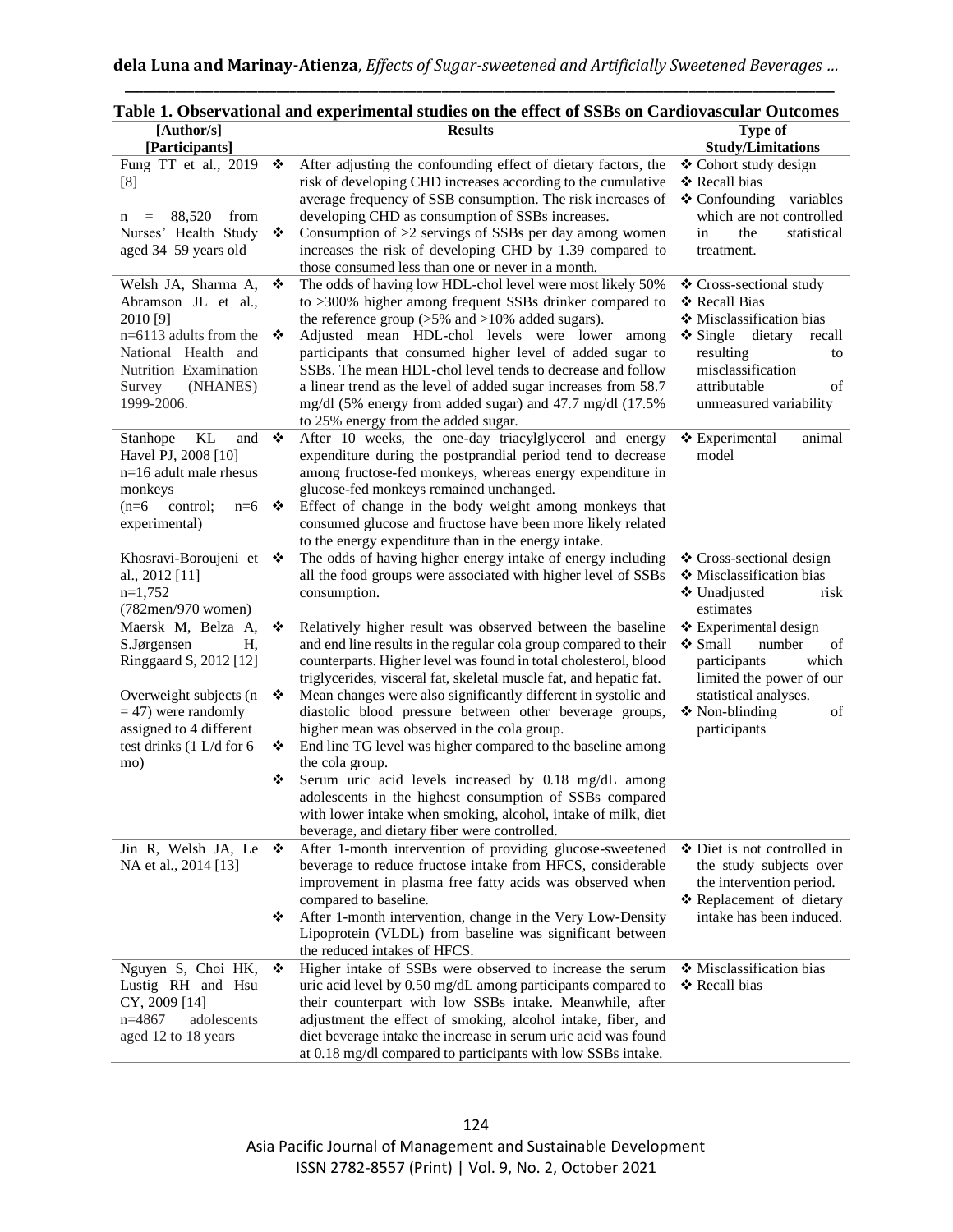| Author/s                                                                                            |   | <b>Results</b>                                                                                                                                                                                                                                                 | Type of                                                                      |
|-----------------------------------------------------------------------------------------------------|---|----------------------------------------------------------------------------------------------------------------------------------------------------------------------------------------------------------------------------------------------------------------|------------------------------------------------------------------------------|
|                                                                                                     |   |                                                                                                                                                                                                                                                                | <b>Study/Limitations</b>                                                     |
| Pase MP et al., 2017<br>$[15]$                                                                      | ❖ | Higher consumption of ASBs was linked with an increased<br>risk of stroke.                                                                                                                                                                                     | ❖ Observational study<br>design                                              |
| 2888<br>participants                                                                                | ❖ | Association between ASBs and incident all-stroke was                                                                                                                                                                                                           | ❖ Recall bias                                                                |
| aged $>45$ years for<br>incident stroke                                                             |   | potentially mediated with hypertension (HPN).                                                                                                                                                                                                                  | ❖ Misclassification bias                                                     |
| Gardner H et al.,<br>2012 [16]<br>n=2564 (36% men,<br>20% white, 23%<br>black, 53% Hispanic)        | ❖ | Regular intake of ASBs increased the risk of vascular<br>events and the result is still significant after controlling the<br>effect of metabolic syndrome, diabetes, elevated<br>cholesterol levels, peripheral vascular disease, cardiac<br>disease, and HPN. | ❖ Limited<br>sensitive<br>analyses                                           |
|                                                                                                     | ❖ | Levels of glycosylated hemoglobin (HbA1C) were<br>significantly higher among the artificial sweetener group.                                                                                                                                                   |                                                                              |
| Suez J et al., 2014<br>$[17]$<br>$n=11$ (glucose-fed)<br>$n=12$ (saccharin-fed)                     | ❖ | At week 11, three groups (water, glucose, and sucrose)<br>showed a similar curves of glucose tolerance, whereas the<br>artificial sugar group also developed glucose intolerance.                                                                              | ❖ Animal model<br>$\div$ Used of saccharin,<br>sucralose,<br>or<br>aspartame |
| Nettleton JA, 2009<br>$[18]$                                                                        | ❖ | Any metabolic syndrome component at baseline of the<br>extreme diet soda consumption categories had greater<br>Hazard Risk (HR).                                                                                                                               | ❖ Use<br>$\sigma$ f<br>Food<br>Frequency<br>Questionnaire                    |
|                                                                                                     | ❖ | After adjusting the effect of waist circumference and body<br>weight, the effect remained significant across increasing<br>diet soda consumption categories when compared with<br>non-consumption.                                                             | ❖ Misclassification bias<br>❖ Recall bias                                    |
| Mossavar-Rahmani R<br>2019<br>[19]<br>et al.,<br>$n=676$<br>postmenopausal<br>women $(50$ to 79 yo) | ❖ | Consumption of ASBs increases the risk for fatal and<br>nonfatal stroke, ischemic stroke, CHD, all-cause mortality.                                                                                                                                            | ❖ Observational studies<br>❖ ASB<br>consumption<br>was self-reported         |

#### **Table 2. Observational and experimental studies on the effect of Artificial Sweetened Beverages (ASBs) on Cardiovascular Outcomes**

In relation to this, coronary heart disease (CHD) risk was associated with SSB-carbonated noncola type beverages. After adjustments of non-dietary CHD factors, it was observed that there was a significant association between consumption of SSB and CHD risk. Particularly, intake of greater than 2 servings of SSB daily can increase the risk by 1.39 [8].

Meanwhile, higher intake of ASBs was associated with higher risk of ischemic stroke mediated by HPN. Observational studies also suggest that daily intake of ASBs elevated the risk of myocardial infarction (MI) similar with risks associated with intakes of SSBs [16,18].

Study of Nettleton et al. (2009) indicates that metabolic syndrome (MS) which is a predisposing factor of CVD was amplified by the increased consumption of ASBs. In a separate study, the risk of MS was increased by 36% higher among respondents who consumed  $\geq 1$  serving of diet soda daily [18]. Furthermore, an experimental study using animal

model concluded that consumption of ASBs can also result in alteration of different biochemical parameters such as HbA1C which are indicators of glucose and insulin tolerance [17]. Moreover, in a recent study of Mossavar-Rahmani et al. (2019), it was found out that high level of ASBs intake significantly increased the likelihood to jeopardize all cardiometabolic endpoints and behavioral variables as well as increase the consumption of all other foods related to obesity [19].

# **Discussion**

## *HFCS and Metabolism*

The use of HFCS is very popular in the production of SSBs, fruit-flavored and carbonated beverages, and other baked products. Fructose metabolism is different from glucose in its major pathways. HFCS has an almost complete extraction through the presence of different enzymatic reactions during the first glycolytic fates of glucose and fructose [20].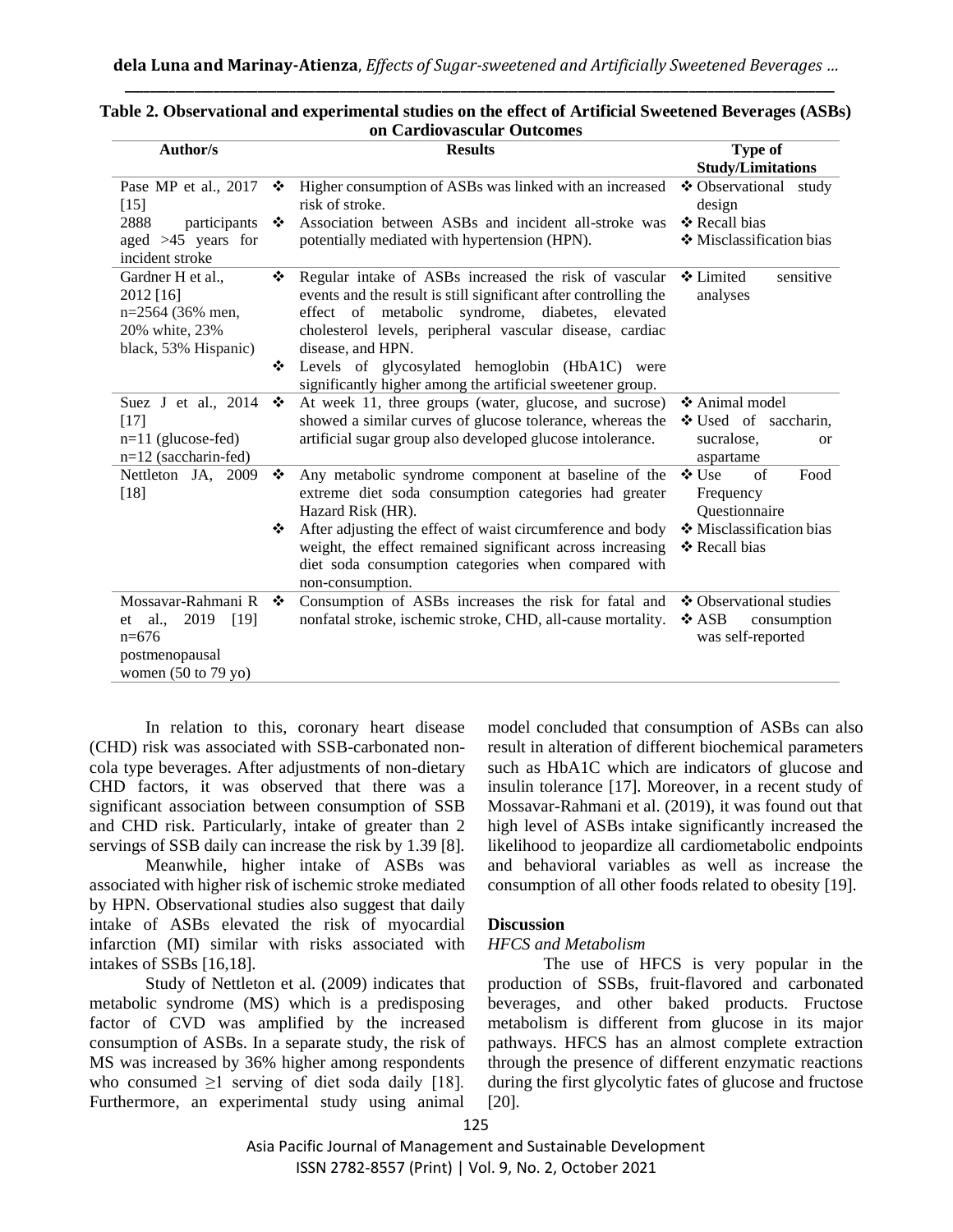The absorption of fructose in the gastrointestinal tract to the portal vein will result to its efficient uptake in the liver resulting to production of fructose-1-phosphate in the presence of fructokinase. The resultant product will be divided eventually to two 3-carbon molecules: glyceraldehyde and dihydroxyacetone phosphate in the presence of aldolase. Glyceraldehyde-3-phosphate and dihydroxyacetone phosphate can go through in different metabolic pathways to create different substrates including fatty acids, lactate, glycogen, and glucose. These are not insulin-dependent processes; therefore, fructose can be metabolized without the secretion of insulin without increasing the blood sugar level [20].

Glucose metabolism is relatively different from the metabolism of fructose because of the almost full hepatic extraction and the different involvement of enzymes in the reaction during the initial metabolic steps. Fructose taken up by the liver are successively oxidized to carbon dioxide and eventually converted to lactate and glucose. These products are either released in the portal circulation which can be utilized for extrahepatic metabolism, converted to fat or liver glycogen. Efficient phosphorylation and fructose uptake in the liver can lead to degradation adenosine triphosphate to uric acid and adenosine monophosphate [20]. Compared to glucose, the main rate-limiting steps of glycolysis is bypassed by fructose in the presence of phosphofructokinase. Thus, resulting to de novo lipogenesis in the liver resulting to fat production.

## *SSBs and CVD Risk Factors of cardiovascular diseases*

Alteration in blood lipids, increased level of uric acid and glucose level are all predisposing factors of cardiovascular diseases. Increased level of LDL and lower levels of HDL amplify the progression of atherogenesis process which eventually results to plaque formation. SSB consumption can substantially increases insulin concentrations and serum glucose [25]. Higher consumption of SSBs can significantly provide added glycemic load to the total diet of an individual. The increase in the glycemic load will lead to higher in the concentration of c-reactive proteins which may result to inflammation. This may result to thrombosis, atherosclerosis, and plaque stability which are all adverse CVD outcomes [26].

In a prospective study, it was observed that increased level of glycemic load increased the risk of developing CHD [27]. These effects could be

facilitated by higher level of fructose in the diet. Furthermore, higher fructose intake was found to be a profound factor that can increase the de novo lipogenesis and synthesis of TG, and VLDL secretions in the liver that also reduces peripheral clearance of lipids [28,29]. Specifically, frequent consumption of fructose promotes lipogenesis in the liver through different pathways: fructose metabolism primarily happened in the liver; whereas it bypasses the main rate-limiting step of glycolysis via fructose-1 phosphate catalyzed by phosphofructokinase that provides uncontrolled level of fat substrates including Acetyl-CoA and glycerol-3-phosphate. Lastly, the sterol receptor is also independently regulated by insulin due to elevated fructose level [30].

Lastly, it was also observed that higher salt intake resulted to higher SSBs consumption also leads to higher intake of salt that may contribute to higher blood pressure [31]. Higher consumption of salt can activate the aldose reductase–fructokinase pathway in the hepatic cells and hypothalamus which can result to endogenous production of fructose resulting to leptin resistance and hyperphagia. This can eventually result to obesity, insulin resistance, and fatty liver. [32]

This can also result to decreased urinary excretion of sodium and higher level of serum uric acid which can potentially increase the systemic blood pressure [33]. It was also observed that children with primary HPN tend to have elevated level of serum uric acid compared to their healthy counterparts [34].

In a prospective cohort study conducted in US, it was found out that consumption of SSBs was associated with CVD risks. The risk was even increase when the frequency of consumption was increased; consumption of  $>2$  servings of SSB daily had a higher compared to those who are consuming <1 serving per month of SSB. Holding other variables constant, it was also observed that there is also a positive association between cola-type beverages and CVD risks. The observed associations were similar for non-carbonated beverages such as punches and fruit drinks, however it is not statistically significant. Similar observations were observed for non-carbonated punches and fruit. These results were still significant even after women who were diagnosed with diabetes, angina, or coronary bypass surgery were excluded [8].

## *ASBs and CVD Risk factors*

Positive correlations were found between artificial sugar consumption and some metabolic syndrome parameters [18] like the presence of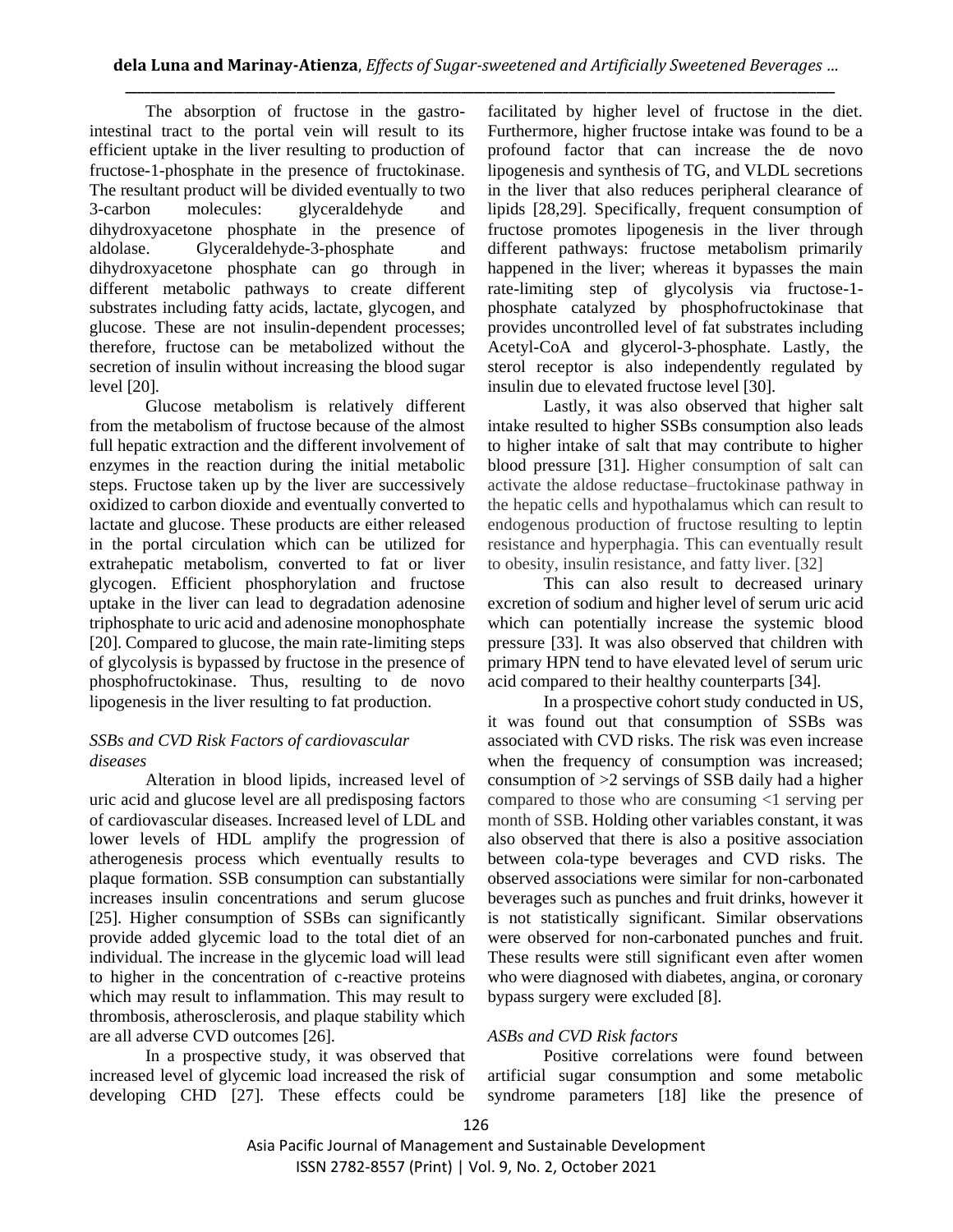atherogenic lipid profile. Sweet sensation in the tongue and its activating genes is said to be involved in de novo lipogenesis of acetyl coA carboxylase and fatty acid synthase. One potential mechanism is that the TAGrich lipoproteins mediated by the postprandial hypertriacyglycerolemia stimulates the remodeling of the atherogenic lipid profile [35].

In a study of consumption of aspartame as artificial sweetener, it was observed that it resulted in greater glucose intolerance in obese individuals. In this same study, it was also found out that respondents in the artificial sugar group had higher body mass index (BMI) and obese individual that consumed saccharin developed impaired glucose tolerance compared to their non-saccharin consumer counterparts [36]. Also, in the study of Suez et al. (2014), it was observed that saccharin consumption can result to glucose intolerance among lean individuals.[37]. Evidence from both rodent and human research suggests that saccharin may be associated with the early progression of CVD outcomes [38].

In relation to other studies, it was also observed that high intake of ASBs had considerably greater chance of developing CVD adverse outcomes except hemorrhagic stroke even after holding other variables constant. It was found out that the likelihood of developing CHD was 1.29 higher compared to nonconsumers of ASBs [19].

Based on the reviewed studies, the link can be explained by possible alteration of the gut microbiota which results to gut dysbiosis [17] which progress on impaired insulin secretion and gastric emptying [39]. Meanwhile, supporting to this evidence was the role of artificial sugar in the changes in taste perception which is linked to increase in body weight [40,41] which can also impede the dysregulation of glucose homeostasis [42].

Increase in body weight was relate to changes in some biochemical parameters which are all associated in progression of cardiovascular diseases by increasing the risks through atherogenesis process [18,19]. Impaired insulin secretion would impede the development of DM which is also associated in the development of cardiovascular diseases focusing on its role in cardio myopathy [43]. DM seems provide a direct link to cardiomyopathy than exclusively through HPN and coronary atherosclerosis. The DM-cardiomyopathy has been described as changes that happen in left ventricular structure and cardiac functions [44,45].

*Related Mechanisms Between SSBs & ASBs and Cardiovascular Risks*

Different studies focused on the role of artificial sweeteners in neurobiological changes particularly on the appetite-regulatory system. In the study of Pereira (2013), consumer of ASBs tends to have higher BMI which are dependent in the amount of intake [46]. Postulated mechanism is that aspartame consumption can elevate the subjective hunger compared to natural sweeteners [47]. Compared to sucrose and glucose, artificial sugars can preload or increased the food intake [48]. Artificial sugars used in ASBs were all associated with increased food intake, wherein aspartame has the most significant effect since it does not have an aftertaste [49].

Another major link between the negative cardiovascular outcomes and artificial sugars can be described by the altering mechanism of artificial sweeteners to gut microbiota resulting to glucose intolerance and dysbiosis. It was observed that  $\alpha$ gustducin and sweet taste-receptors respond with artificial sweeteners (acesulfame-K and sucralose) similar with sucrose and glucose [50, 40]. These receptors serve as critical mediators of glucagon-like peptide-1 (GLP-1) secretion along with GLP-1 secreting L cells found in gut mucosa. Hence, a stimulation of intestinal taste receptors occurs with sucralose administration which in turn leads to increase absorption of sugar in the bloodstream from the intestine [50, 51]. In related studies, intake of ASBs before an oral glucose resulted to secretion of GLP-1 that eventually led to altered insulin secretion and gastric emptying [42, 42, 52]. Thus, the consumption of artificial sugars together with other foods or beverages rich in simple sugar may potentiate the absorption of sugar, secretion of insulin and GLP-1 which eventually lead to increased appetite, body weight and hyperglycemia [43, 50, 52].

## **Limitation of the study**

This review article aimed to present and consolidate the evidences from various research studies the role of SSBs and ASBs consumption in the development of CVDs and its risk factors. This article has included studies of various designs involving both human and animal models. No limitations were set for variables including exposure, intervention, or outcome which may confound overall analysis and interpretations. Lastly, the discussions made were purely based on the included studies combined with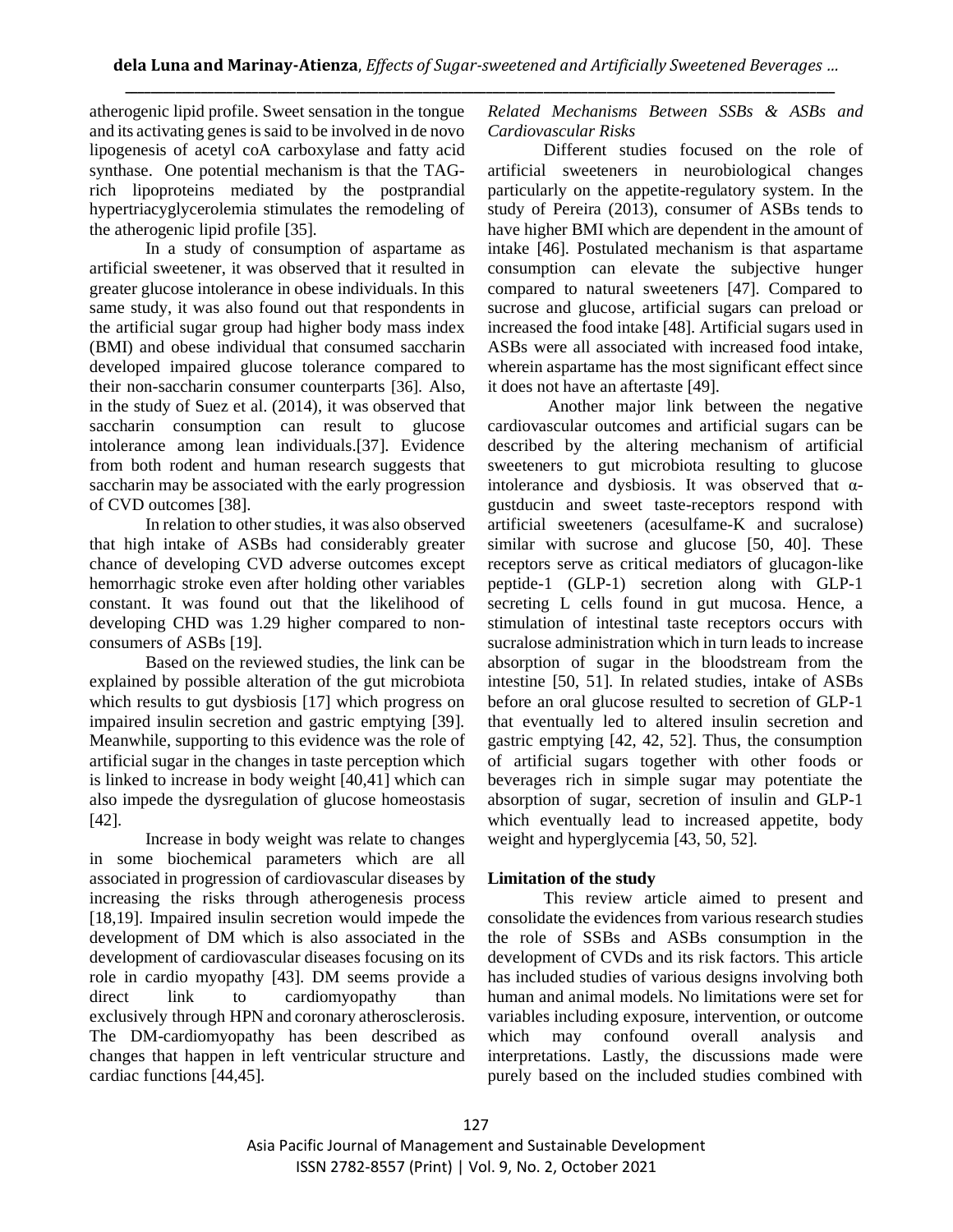concepts of nutritional biochemistry particularly on carbohydrate metabolism.

#### **CONCLUSION AND RECOMMENDATION**

Taken collectively, both SSBs and ASBs consumption are linked with the development and progression of CVD and its risk factors primarily caused by the biochemical alterations in carbohydrate metabolism leading to higher weight gain, blood sugar and atherogenic lipid levels. The consumption of any artificially sweetened beverages daily remains not a healthy option for the whole population. Intake of sweetened beverages including both with added natural and artificial sweeteners must be within the recommended levels.

#### **REFERENCES**

- [1] Malik, V.S., & Hu, F.B. (2015). Fructose and cardiometabolic health: what evidence from sugar-sweetened beverages tell us. *J Am Coll Cardiol*, 66:1615-24.
- [2] Ma, J., Ward, Siegel, R.L., & Jemal, A. (2015) Temporal trends in mortality in the United States, 1969-2013. *JAMA*, 314:1731-1739
- [3] Myers, R.L., & Myers, R.L. (2007). The 100 most important chemical compounds: a reference guide. Westport: Greenwood.
- [4] Laverty, A.A., Magee, L., Monteiro, C.A. et al (2015). Sugar and artificially sweetened beverage consumption and adiposity changes: national longitudinal study. *Int J Behav Nutr Phys Act,* 12: 137.
- [5] Scherer, P.E., & Hill, J.A. (2016). Obesity, diabetes, and cardiovascular diseases: A compendium. *Circ Res*: 118(11);1703. doi:10.1161/CIRESAHA.116.308999
- [6] Chen, L. (2012). Sugar-sweetened beverages and cardiovascular disease. *Curr Nutr Rep;* 1:109-114. doi: 10.1007/s13668-012-0013-2.
- [7] Popkin, B.M. (2010). Patterns of beverage use across the lifecycle. *Physiol Behav*; 100:4-9.
- [8] Fung, T.T., Vasanti, M. & Rexrode, M. et al. (2009) Sweetened beverage consumption and risk of coronary heart disease in women. *Am J Clin Nutr*; 89:1037–42. URL. https://academic.oup.com/ajcn/articleabstract/89/4/1037/4596711
- [9] Welsh, J.A., Sharma, A., Abramson, J.L. et al. (2010) Caloric Sweetener Consumption and Dyslipidemia Among US Adults. *JAMA*, 303(15):1490-1497
- [10] Stanhope, K.L. & Havel, P.J. (2008)*.* Endocrine and metabolic effects of consuming beverages sweetened with fructose, glucose, sucrose, or high-fructose corn syrup. *Am J Clin Nutr*;88(suppl):1733S–7S. URL. https://academic.oup.com/ajcn/articleabstract/88/6/1733S/4754452
- [11] Khosravi-Boroujeni, H., Sarrafzadegan, N., Mohammadifard, N. et al. (2012) Consumption of Sugar-Sweetened Beverages in Relation to the Metabolic Syndrome among Iranian Adults. *Obes Facts*, 5:527–537. doi: 10.1159/000341886
- [12] Maersk, M,, Belza, A., Stødkilde-Jørgensen, H., Ringgaard, S. (2012) Sucrose-sweetened beverages increase fat storage in the liver, muscle, and visceral fat depot: a 6-mo randomized intervention study. *Am J Clin Nutr,* 95:283–9. Retrieved from the settlement of the settlement of the settlement of the settlement of the settlement of the settlement of the settlement of the settlement of the settlement of the settlement of the settlement of the settl https://academic.oup.com/ajcn/articleabstract/95/2/283/4576708
- [13] Jin, R., Welsh, J.A., Le, N.A. et al. (2014) Dietary Fructose Reduction Improves Markers of Cardiovascular Disease Risk in Hispanic-American Adolescents with NAFLD. Nutrients, 6, 3187-3201; doi:10.3390/nu6083187.
- [14] Nguyen, S., Choi, H.K., Lustig, R.H. and Hsu, C.Y. (2009). Sugar-Sweetened Beverages, Serum Uric Acid, and Blood Pressure in Adolescents. *J Pediatr*, 154:807-13
- [15] Pase, M.P., Himali, J.J., Beiser, A.S. et al. (2017). Sugar- and Artificially Sweetened Beverages and the Risks of Incident Stroke and Dementia: A Prospective Cohort Study. *Stroke*, 48:1139-1146.
- [16] Gardener H, Rundek T, Markert M, Wright, CB, Elkind, MSV, & Sacco RL. (2012). Diet Soft Drink Consumption is Associated with an Increased Risk of Vascular Events in the Northern Manhattan Study. *Journal of General Internal Medicine*, 27(9), 1120– 1126. doi:10.1007/s11606-011-1968-2
- [17] Suez J, Korem T, Zeevi D, Zilberman-Schapira G., Thaiss C, et al. (2014). Artificial sweeteners induce glucose intolerance by altering the gut microbiota. *Nature*, 514(7521), 181– 186. doi:10.1038/nature13793
- [18] Nettleton, J.A., Lutsey, P.L., Wang, et al. (2009). Diet soda intake and risk of incident metabolic syndrome and type 2 diabetes in the Multi-Ethnic Study of Atherosclerosis (MESA). *Diabetes Care*, 32: 688–694.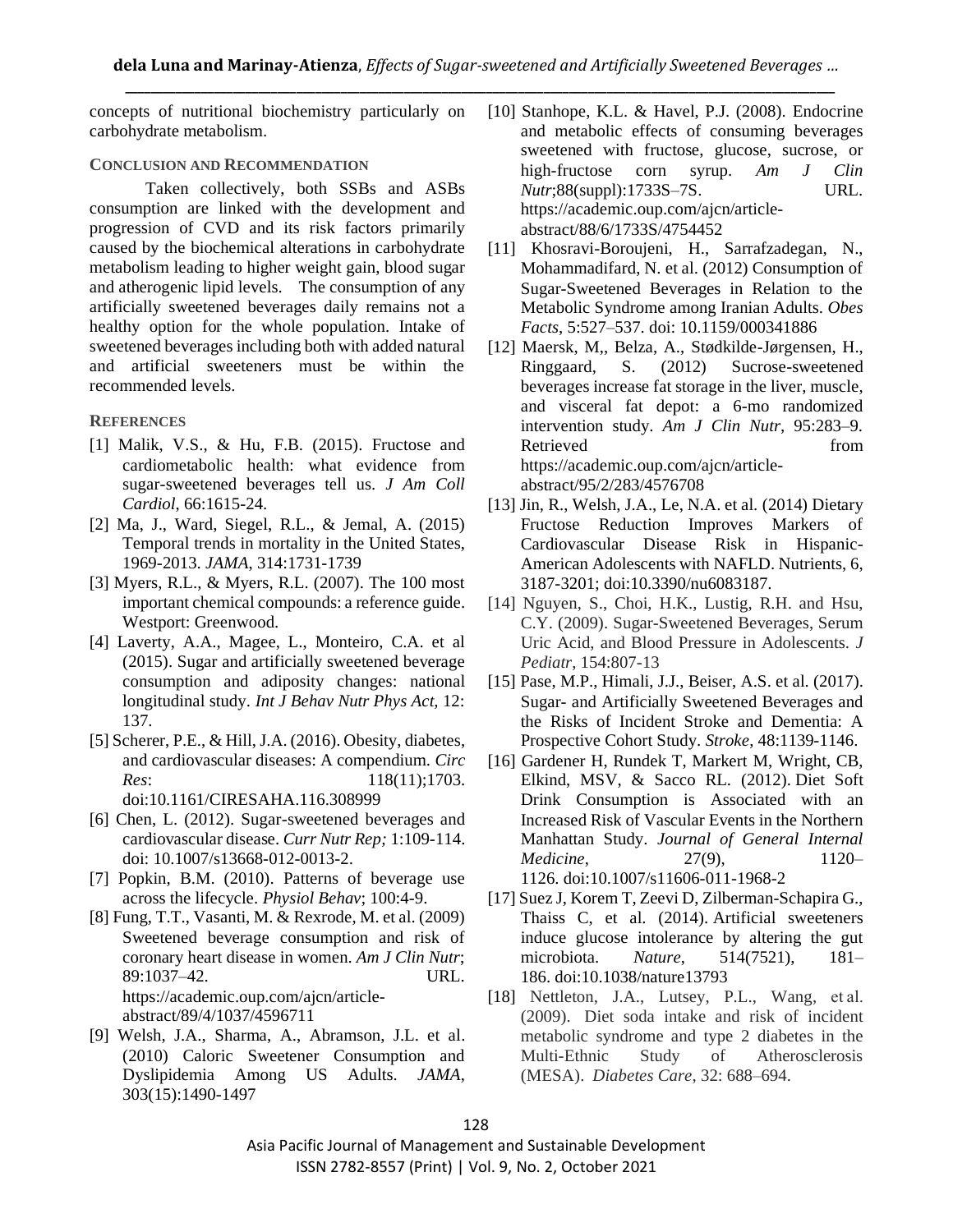- [19] Mossavar-Rahmani, Y., Kamensky V., Manson, J. E., Silver, B., Rapp, S. R., Haring, B., & Espeland, M. (2019). Artificially Sweetened Beverages and Stroke, Coronary Heart Disease, and All-Cause Mortality in the Women's Health Initiative. *Stroke*. doi:10.1161/strokeaha.118.023100
- [20] Tappy L & Lê K.A.  $(2010)$ . Metabolic effects of fructose and the worldwide increase in obesity. *Physiol Rev,* 90:23–46.
- [21] Yang, Q. et al. (2014). Added sugar intake and cardiovascular disease mortality among US adults. *JAMA Intern Med*, 174:516-24
- [22] Maersk, M. et al (2012). Sucrose-sweetened beverages increase fat storage in the liver, muscle, and visceral fat depot: a 6-mo randomized intervention study. *Am J Clin Nutr,* 95:283-89.
- [23] Black, R.N., Spence, M., McMahon, et al. (2006). Effect of eucaloric high- and low-sucrose diets with identical macronutrient profile on insulin resistance and vascular risk: a randomized control trial. *Diabetes*, 55:3566-72
- [24] Fung, T.T., Malik, V., Rexrode, K.M., Manson, J.E., Willett, W.C. & Hu, F.B. (2009). Sweetened beverage consumption and risk of coronary heart disease in women. *Am J Clin Nutr*; 89:1037–42.
- [25] Janssens, J.P., Shapira, N., Debeuf, P., et al. (1999). Effects of soft drink and table beer consumption on insulin response in normal teenagers and carbohydrate drink in youngsters. *Eur J Cancer Prev*, 8:289–95.
- [26] Liu, S., Manson, J.E., Buring, J.E., Stampfer, M.J., Willett, W.C., & Ridker, P. (2002). Relation between a diet with a high glycemic load and plasma concentrations of high-sensitivity Creactive protein in middle-aged women. *Am J Clin Nutr*, 75:492–8.
- [27] Liu, S., Willett, W.C., Stampfer, M.J., et al. (2000). A prospective study of dietary glycemic load, carbohydrate intake, and risk of coronary heart disease in US women. *Am J Clin Nutr*, 71:1455–61.
- [28] Asztalos, B.F., Collins, D., Cupples, L.A., Demissie, S., Horvath, K.V., Bloomfield, H.E., Robins, S.J., Schaefer, E.J. (2005). Value of high density lipoprotein (HDL) subpopulations in predicting recurrent cardiovascular events in the Veterans Affairs HDL Intervention Trial. *Arterioscler Thromb Vasc Biol*, 25:2185–91.
- [29] Asztalos, B.F., Batista, M., Horvath, K.V., Cox, C.E., Dallal, G.E., Morse, J.S., Brown, G.B., & Schaefer, E.J. (2003) Change in alpha1 HDL

concentration predicts progression in coronary artery stenosis. *Arterioscler Thromb Vasc Bio*l, 23:847–52.

- [30] Berg, J. M., Tymoczko, J. L., Stryer, L., & Stryer, L. (2002). *Biochemistry.* New York: W.H. Freeman. Chicago
- [31] He, F. J., Marrero, N. M., & MacGregor, G. A. (2008). Salt intake is related to soft drink consumption in children and adolescents: a link to obesity?. *Hypertension*, 51(3), 629-634.
- [32] Lanaspa, M. A., Kuwabara, M., Andres-Hernando, A., Li, N., Cicerchi, C., Jensen, T., ... & Johnson, R. J. (2018). High salt intake causes leptin resistance and obesity in mice by stimulating endogenous fructose production and metabolism. *Proceedings of the National Academy of Sciences*, 115(12), 3138-3143.
- [33] Rebello, T., Hodges, R.E., Smith, J.L. (1983). Short-term effects of various sugars on antinatriuresis and blood pressure changes in normotensive young men. *Am J Clin Nutr,* 38:84- 94.
- [34] Feig, D.I., Mazzali, M., Kang, D.H., et al. (2006). Serum uric acid: a risk factor and a target for treatment? *J Am Soc Nephrol*, 17: S69-73.
- [35] Berneis, K.K., & Krauss, R.M. (2002). Metabolic origins and clinical significance of LDL heterogeneity. *J Lipid Res,* 43:1363–79.
- [36] Shearer, J. & Nettleton, J. (2016). Artificially sweetened taste of insulin resistance?. *Applied Physiology, Nutrition, and Metabolism*, 41(7): iii, https://doi.org/10.1139/apnm-2016-0294
- [37] Suez, J., Korem, T., Zeevi, D., Zilberman-Schapira, G., Thaiss, C. A., Maza, O., ... & Elinav, E. (2014). Artificial sweeteners induce glucose intolerance by altering the gut microbiota. *Nature*, 514(7521), 181-186.
- [38] Suez, J., Korem, T., Zeevi, D., Zilberman-Schapira, G., Thaiss, C.A., Maza, O., et al. (2014). Artificial sweeteners induce glucose intolerance by altering the gut microbiota. *Nature* 514: 181- 186
- [39] Salehi, M., Aulinger, B., Prigeon, R. L., & D'Alessio, D. A. (2010). Effect of endogenous GLP-1 on insulin secretion in type 2 diabetes. *Diabetes*, *59*(6), 1330-1337.
- [40] Mace, O.J., Affleck, J., Patel, N., et al. (2007). Sweet taste receptors in rat small intestine stimulate glucose absorption through apical GLUT2. *J Physiol*, 582(Pt 1):379–92